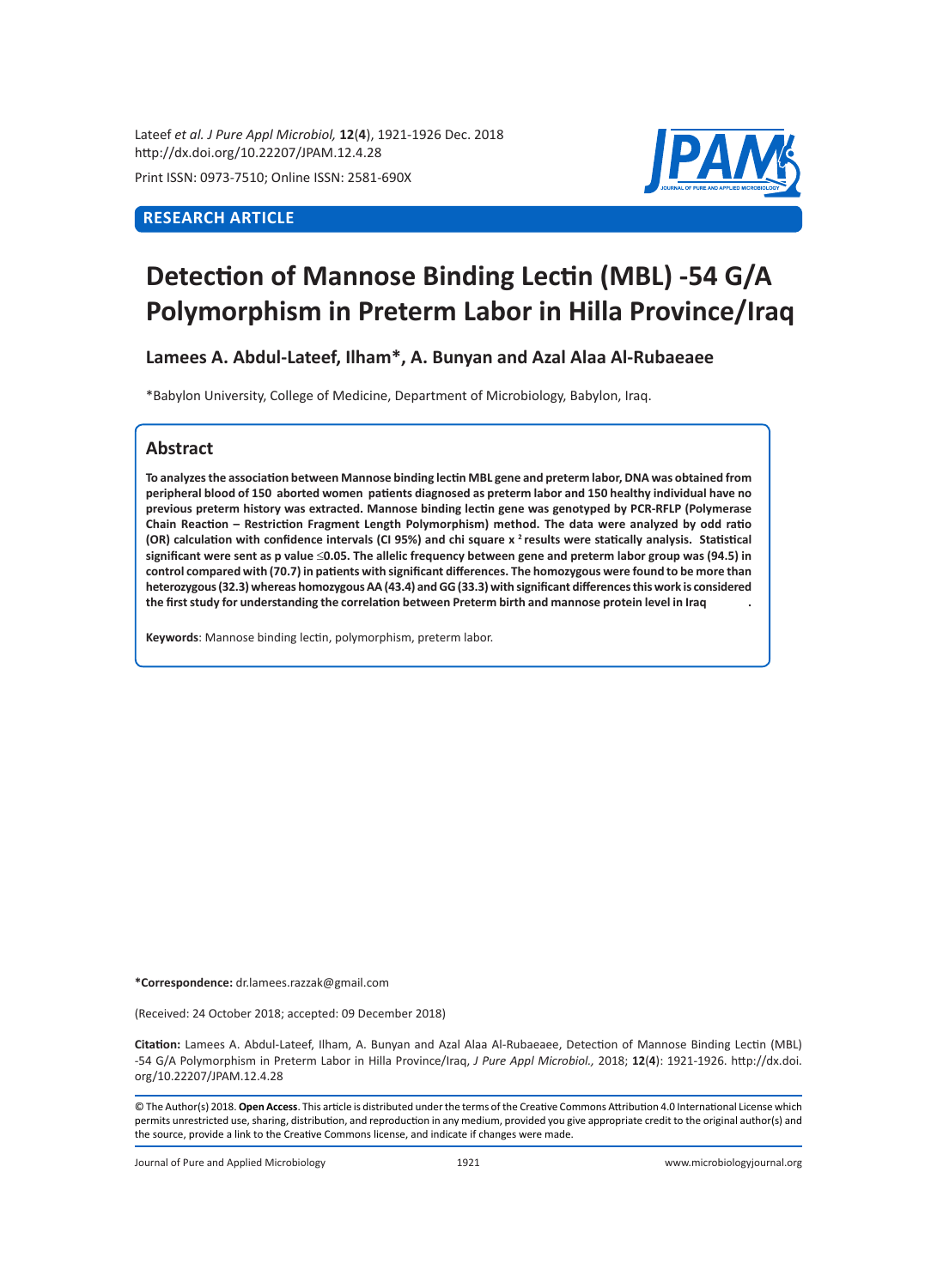#### **INTRODUCTION**

Genotyping of mannose binding lectin was involved three miss-sense variations in exon 1 (R52C, G54D and G57E). The mannose binding lectin (*mbl)* gene was located on chromosome 10q11.2-q21, each of which was related with decreased levels of circulating mannose binding lectin<sup>1</sup>, on the other hand two promoter variations known to impact the expression of the it gene. Plasma mannose binding lectin concentration was determined by an incorporation of genotypes was affected by mutations in the structural gene as well as by two dimorphic loci in the promoter region. Ultra-uterine infection and immune system defects causing susceptibility was a major cause of spontaneous preterm birth were suggest the MBL which need to reconsider the importance of this protein in the innate immune system. Mannose binding lectin (MBL) is an important element of the innate defense system. It was one of the recognition molecules of the complement system that binds to mannose N-acetyl glucosamine residues and focused on the cell target and activates the complement system through the lectin pathway . However, mannose binding lectin (MBL) in focus of attention because of its role as a recognition molecule in complement system. It is Ca<sup>+</sup> -dependent collagenous lectin, synthesized in liver with main role to mediate innate immune defense against microorganisms<sup>2</sup>.

Mannose binding lectin Level in humans was determined genetically by a number of polymorphic sites in the promoter region of the *mbl* gene in the and structural gene. Phenotypic and genetic deficiency in producing of mannose binding lectin may susceptible to unusual, serious or recurrent infections in some groups of patients especially those with immune-compromised functions such as patient with malignancy or neutropenia.

MBL plays an important role in the maintenance of pregnancy and inflammation<sup>3</sup>. Low level concentration of mannose binding lectin has been proposed to be a risk factor for miscarriage<sup>4</sup>.

Premature birth which responsible for the majority of the congenital neurologic disabilities and deaths in the infant. The infection often originate from the intestinal tract or urinary. Some of single nucleotide polymorphisms are correlated with healthy complication, development of several disease and mannose binding lectin protein deficiency. The activation of complement by mannose binding lectin contribute to increasing the possibility of an insufficient vascularization at time of duration which lead to preterm birth<sup>5</sup>.

#### **MATERIALS AND METHODS Samples collection**

A total of 150 aborted women were taken their age ranged from 15 to 40 patients diagnosed as preterm labor by the physician (including those with bacterial vaginosis, urinary tract infections and aborted women) who were admitted to Babylon Maternity and pediatric hospital and Al-Hilla Teaching Hospital, and 150 health control subjects were recruited in the study at the period from February to October 2016.

#### **Ethical approval**

The necessary ethical approval from ethical committee of the hospitals and patients and their followers must obtain. The project was done and the samples were obtained after getting the agreement from the females (patients and controls).

#### **Blood collection**

Three milliliter of freshly venous blood from (patients and controls ) were collected and submitted to DNA extraction.

#### **DNA Extraction from blood sample**

The extraction of DNA was carried out according to the extraction kits of genomic DNA supplemented by manufactured company (Genaid).

#### **Detection of MBL by specific primer**

The primer and PCR conditions were used to amplify MBL 54 listed in Table 1. Each 25 µl of PCR reaction was contained 2.5 µl of each reverse and forward primers, 12.5 of master mix, 2.5µl of free nuclease water, and 5µl of DNA. The product was visualized by electrophoresis on 2% agarose for 50 min at 70 V. the amplicon size was determined by comparison with the allelic ladder (100bp).

#### **Detection of genotyping by RFLP- PCR**

The amplicon size 394bp was cleaved by Ban enzyme provided by Bio lab Company as shown in Table (2) in suitable buffer at 37°C for 24 hr. which result in two fragment of 89bp and 260 for GG genotype, three fragments to AG 349, 260,89 bp respectively for heterozygous and single

Journal of Pure and Applied Microbiology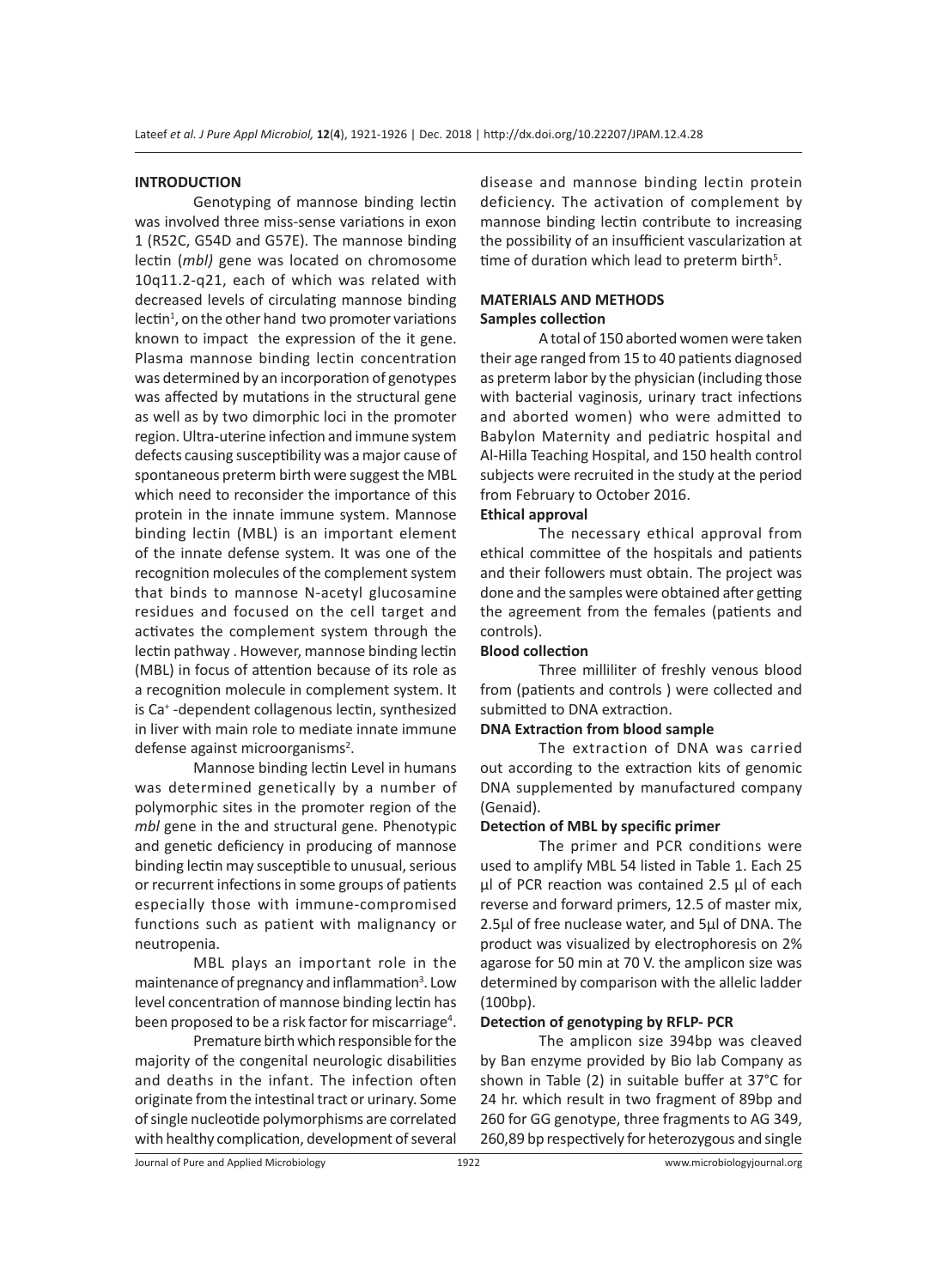|           | SNP-Coding Gene                                                 |    |                                                                                                                   |  |           |  |  |
|-----------|-----------------------------------------------------------------|----|-------------------------------------------------------------------------------------------------------------------|--|-----------|--|--|
| Gene name | Primer sequence                                                 | bp | condition                                                                                                         |  | Reference |  |  |
| MBL       | F-5'CGGTATAGGCACACAATG GTGAG3'<br>R-5'GCAATGGTTCAAGCGATTC TTC3' |    | $94^{\circ}$ C 1 min<br>$94^{\circ}$ C 1min<br>1x<br>$60^{\circ}$ C 1 min<br>30x<br>72°C 2min<br>72°C 10min<br>1x |  | [6]       |  |  |

**Table 1.** Primer and PCR conditions for MBL 54 genotyping

#### band 349bp for AA mutant type. **Statistical Analysis**

This study used statistical analysis was done using SPSS version 20. Categorical variables were introduced as frequencies and percentages. the allele frequency of MBL-54 polymorphism were test and analysed by Fishers exact test  $[(\text{Allelex2}) + \text{mixed}/(\text{Total} \times 2)]$ 

**Table 2.** Restriction enzyme used in this study

| Restriction<br>enzyme | Primer | Cutting sites                        | Ref. |
|-----------------------|--------|--------------------------------------|------|
| Banl                  | MBL-54 | $5^{\prime}$ C CGC3'<br>$3'$ GGC G5' | [6]  |

The correlation among genotype and risk of preterm labour was evaluate by calculate of odd ratio with 95% CI. A p-value of  $\leq$  0.05 was considered as significant.

#### **RESULTS AND DISCUSSION**

This study was included (150) Patient with different clinical characteristic as shown in figure 1 .

The result of current study was showed that only 15paitents which gave (10%) percentage belong to urinary tract infections<sup>7</sup>.

Also, the result was showed that only 55 patients who gave (37%) percentage among aborted women<sup>8</sup>. The high rate of aborted women is belonging to estrogen abnormality during the pregnancy period which converts the Glycogen to lactic acid.

On the other hand, the result was showed that from 150 patients only 80 patients with bacterial vaginosis which gave a results (53%) such as in result obtained by<sup>9</sup>.

By using PCR and gel electrophoresis the result of MBL -54 G/C was showed that the product was located in 349bp as shown in figure 2 , after that the PCR product was represented to the RFLP technique and the product was digested with *Ban*I enzyme . All genotypes were clearly identified in both Patients and controls

The result was showed that a single band with 349 bp when the enzyme does not cut and gave the homozygous mutant type (AA) but when its work gave the homozygous wild type (GG) , the enzyme cuts the two alleles and the PCR-product will appear as double band of 260bp and 89 bp whereas the heterozygous genotype (AG) will appear as the three bands with 349 bp, 260 bp and 89 bp as shown in figure 3 .

Also, table 3 was showed that the mutated homozygous (AA) genotype have frequency (43.3 %) in PLT (preterm labor) and (26.7 %) in control group, whereas the heterozygous (AG) was found to be (23.3%) in PLT and (20%) in control but the wild homozygous (GG) form was found to be (33.3%) in patients and (53.3%) in control

The result of the current study was showed that most patients were homozygous carry the mutant (A) alleles whereas the control





\* UTI:- urinary tract infection

Journal of Pure and Applied Microbiology 1923 www.microbiologyjournal.org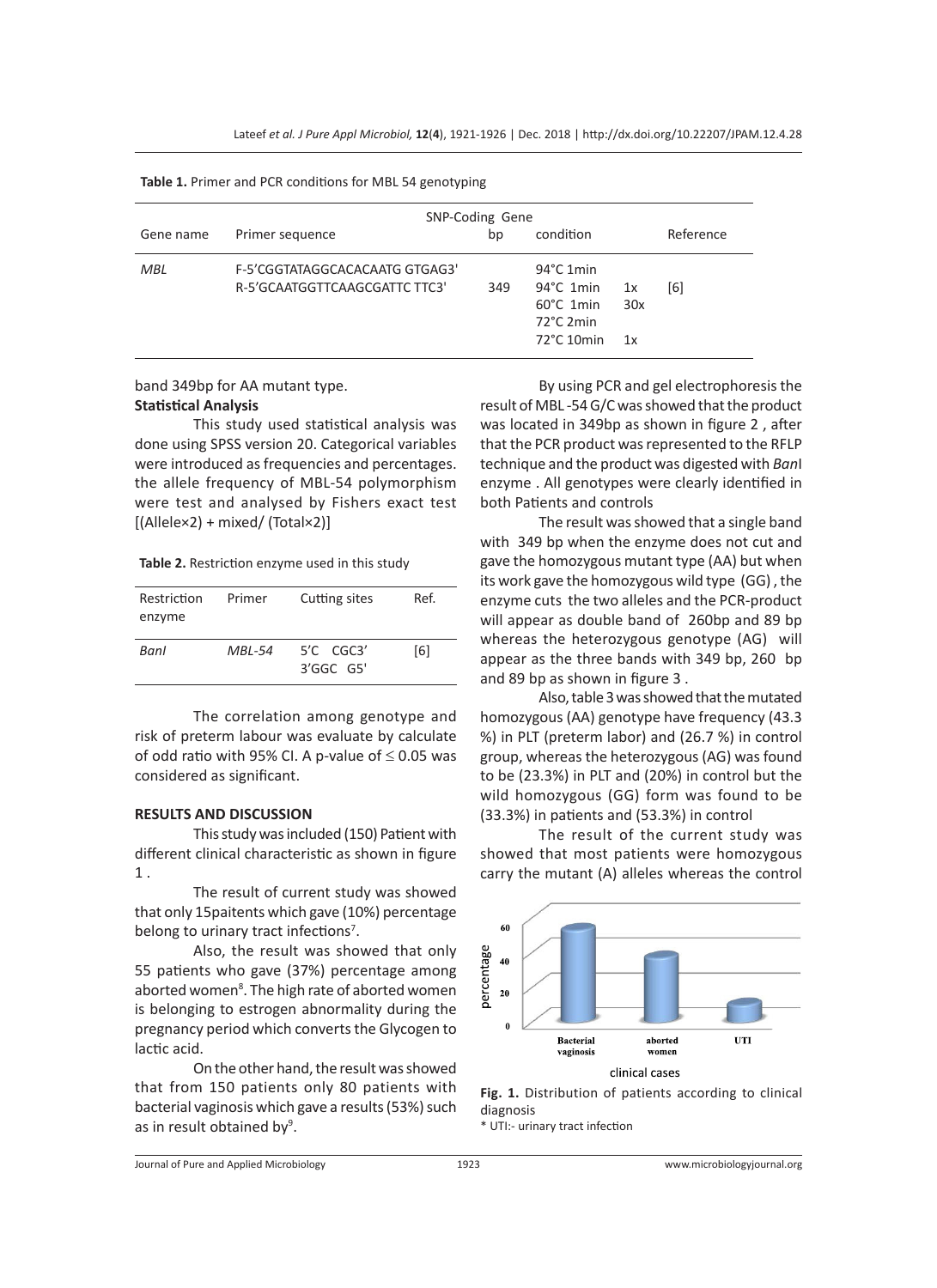individuals were have the (G) wild whereas origin GC type alleles dependent on the allelic frequency and the odd ratio results. Depending on this result there was significant correlated between study group and mannose binding lectin Polymorphism. The result was agreement with result obtained  $by<sup>10</sup>$  who were observed a correlation between the maternal high mannose binding lectin genotype A and premature birth, and it was suggest that during pregnancy mannose binding lectin-associated inflammation caused by higher mannose binding lectin activity may lead to earlier delivery. Moreover, this result finding explain why some peoples are mannose binding lectin deficient in the general population.

On the other hand, the result of the present study was showed that A allele frequency was (16.11) preterm labor and (0.85) in control group whereas G allele frequency was (6.68) in the preterm labor group and (0.49) in the control group as show in table 4.

The allele frequencies and genotype of *MBL* -54 G/A polymorphisms were contrasted amongst patients with PT and control groups, risk of getting PT between various genotypes of - 54 G/A polymorphisms was evaluated.

Moreover, the result of the current study was exhibited that the frequency of polymorphism at codon 54 of the *mannose binding lectin* gene was essentially higher in the patients than in controls. This show the polymorphism of *mannose binding lectin* gene might be correlated with an increased risk for the preterm labour

In the codon 54, guanine to adenine substitution changes an aspartic acid to a glycine at the protein level. So, the codon 54 polymorphism was the most extensively studied polymorphisms of the *mbl* gene and it was observed that this polymorphism decrease *mbl* expression . The existence of variation alleles in codon 54 has been correlated with decrease the level of *mbl* in the vagina and in the circulation $11,12$ .



**Fig. 2.** Gel electrophoresis for detecting *MBL* gene amplicon product were separated by gel electrophoresis in an 1.5% agarose, at 70 volt for 45 min. lane: 1,2,3,4,5, 6 healthy control., lane 7,8,9,10,11,12 patients, 1500bp marker (Ladder). The size product is 349 bp



**Fig. 3**. Agarose gel electrophoresis of 1.5% at 70volt for 45min, show restriction digestion pattern of *MBL*  -54 A/G polymorphisms of gene using *BanI* enzyme. L: 1500 DNA ladder. Lanes2, 3,6,8,11 homozygous wild type (GG). Lane 1,4,7,10,12: mutant genotype (AA). Lanes5, 9: heterozygous genotype (AG).

**Table 3.** Genotype distribution of -54 G/A polymorphism in promotor region in MBL gene with preterm labor

| Study                                | Study Groupχ2 |               | P-value | OR.      | 95% CI |             |
|--------------------------------------|---------------|---------------|---------|----------|--------|-------------|
| variable                             | Patients      | Control Group |         |          |        |             |
| <b>MBL</b>                           |               |               | 13.26   | $0.001*$ |        |             |
| AA                                   | 65 (43.4)     | 40 (26.7)     |         |          | 1.393  | 0.744-2.607 |
| GA                                   | 35(23.3)      | 30(20.0)      |         |          | 0.07   | 1.532-4.413 |
| GG                                   | 50 (33.3)     | 80(53.3)      |         |          | 2.6    |             |
| Total                                | 150           | 150 (100.0)   |         |          |        |             |
|                                      | (100.0)       |               |         |          |        |             |
| *p value $\leq$ 0.05 was significant |               |               |         |          |        |             |
|                                      |               |               |         |          |        | .           |

Journal of Pure and Applied Microbiology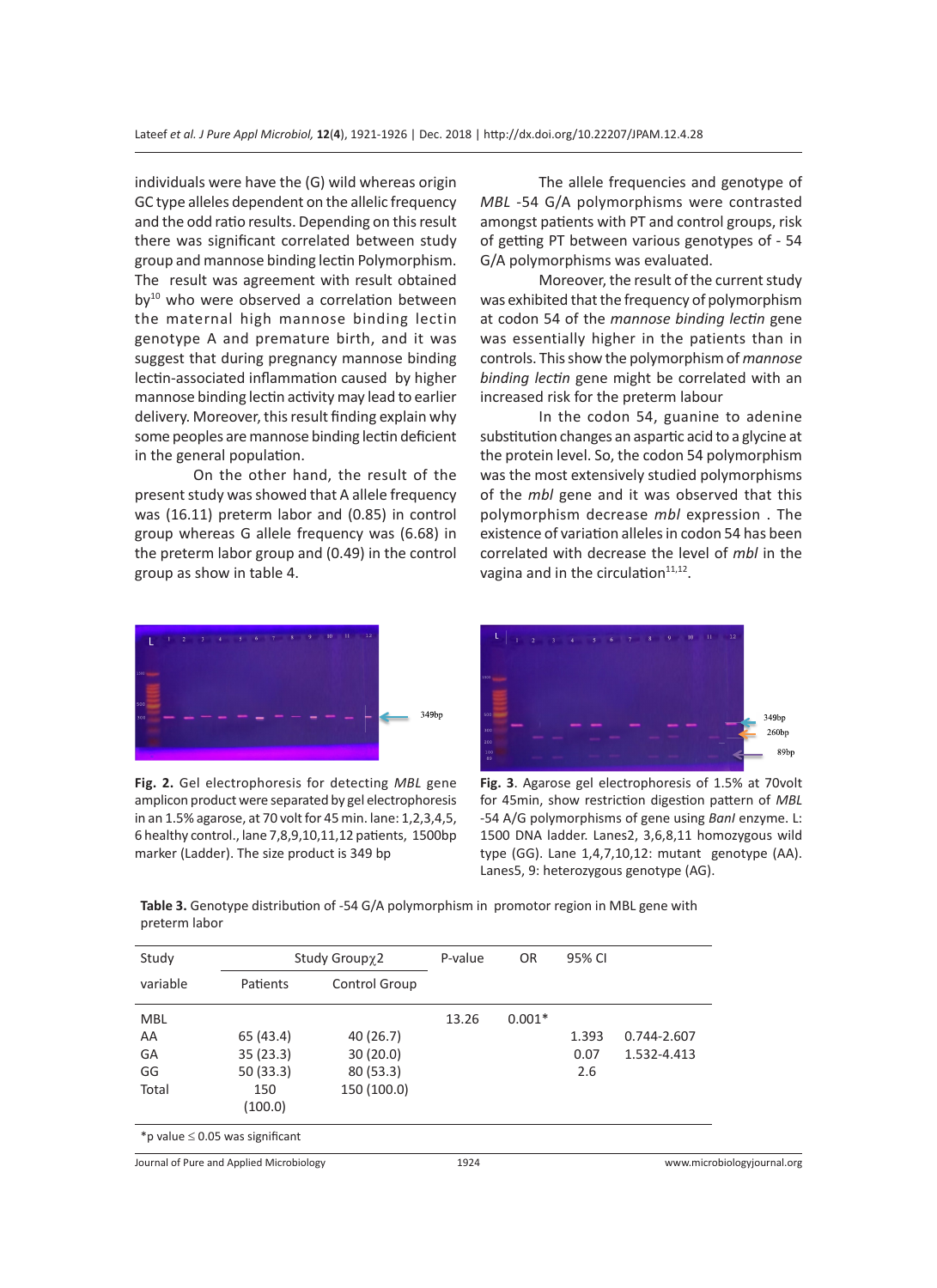| Study                   | Study                                        |                                       | $\chi$ <sub>2</sub> | 0R    | P-value |
|-------------------------|----------------------------------------------|---------------------------------------|---------------------|-------|---------|
| Variable                | Patients                                     | Control                               |                     |       |         |
| Alleles A<br>G<br>Total | 1611 (70.7)<br>688 (29.3)<br>2279<br>(100.0) | 844 (94.5)<br>49 (5.5)<br>893 (100.0) | 208.15              | 3.032 | < 0.001 |

**Table 4.** Allelic frequencies of -54 G/A polymorphism in MBL in preterm labor

\*exact fisher test

The variation allele  $(G > A)$  at codon 54 of the *mbl* gene produces an unstable mannose binding lectin protein, which has been correlated with increment susceptibility to infections. These allele was not present in white women with a history of bacterial vaginosis, but more frequent in mostly in nonwhite women with the same condition. Maternal carriage of this allele was not related with spontaneous abortion in white women<sup>13</sup>.

Earlier studies have been observed that higher levels of maternal mannose binding lectin which related with successful pregnancies and the levels of mannose binding lectin were increased in the first trimester of gestation, suggest the role of mannose binding lectin in placentation, implantation, and maintenance of pregnancy $14$ .

MBL is included in the maintenance of pregnancy outcome. High levels of mannose binding lectin have been correlated with successful gestation while reduce levels are included in preterm labor (PTL) development<sup>15</sup>.

The persistence of various mannose binding lectin alleles at comparatively high frequency suggest that carriage may confer a relative advantage to the host under some environmental conditions. While a genetically related mannose binding lectin insufficiency increases susceptibility to bacterial infections $16$ . Low levels of mannose binding lectin decrease the quantity of complement on the surface of intracellular microorganism, which utilize complement to invade and replicate in the host cells. codon 57 was associated with ethnicity found in Black population, whereas the 52 codon found in Cacasian population and related to yeast infection. Codon-54 mutation was studied in this research because it found in all population. MBL insufficiency might also predispose to the development of autoimmune disease. Therefore, a role of genetic variation involved in MBL, has been suggested. Ultra-uterine infection and immune system defects causing susceptibility a major cause of spontaneous preterm birth<sup>17</sup>.

### **CONCLUSIONS**

The polymorphism in -54 G/A of the *mbl* gene was significantly correlated with the susceptibility to PTL. Nevertheless, the frequency of allele A carriers of this polymorphism was significantly higher in the PTL cases than that in controls. So, the codon 54 A variation of mannose binding lectin gene may have an increment risk for the PTL.

#### **REFERENCES**

- 1. Frakking FN, Brouwer N, Zweers D, Merkus MP, Kuijpers TW, Offringa M, Dolman KM. High prevalence of mannose-binding lectin (MBL) deficiency in premature neonates. *Clin Exp Immunol.,* 2006; **145**:5–12 .
- 2. Vardar F, Pehlivan S, Onay H, Atlihan F, Guliz N, Ozkinay C, Ozkinay F: Association between mannose binding lectin polymorphisms and predisposition to bacterial meningitis. *Turk J Pediatr.,* 2007; **49**:270–273.
- 3. Koturoglu G, Onay H, Midilli R, et al. Evidence of an association between mannose binding lectin codon 54 polymorphism and adenoidectomy and/or tonsillectomy in children. *Int J Pediatr Otorhinolaryngol,* 2007; **71**: 1157-1161.
- 4. Hansen S, Holmskov U. Structural aspects of collectins and receptors for collectins, *Immunobiology,* 1998, 165-189.
- 5. Super M, Thiel S, Lu J, Levinsky RJ, Turner MW. Association of low levels of mannan-binding protein with a common defect of opsonisation, *Lancet*, 1989,. 1236-1239.